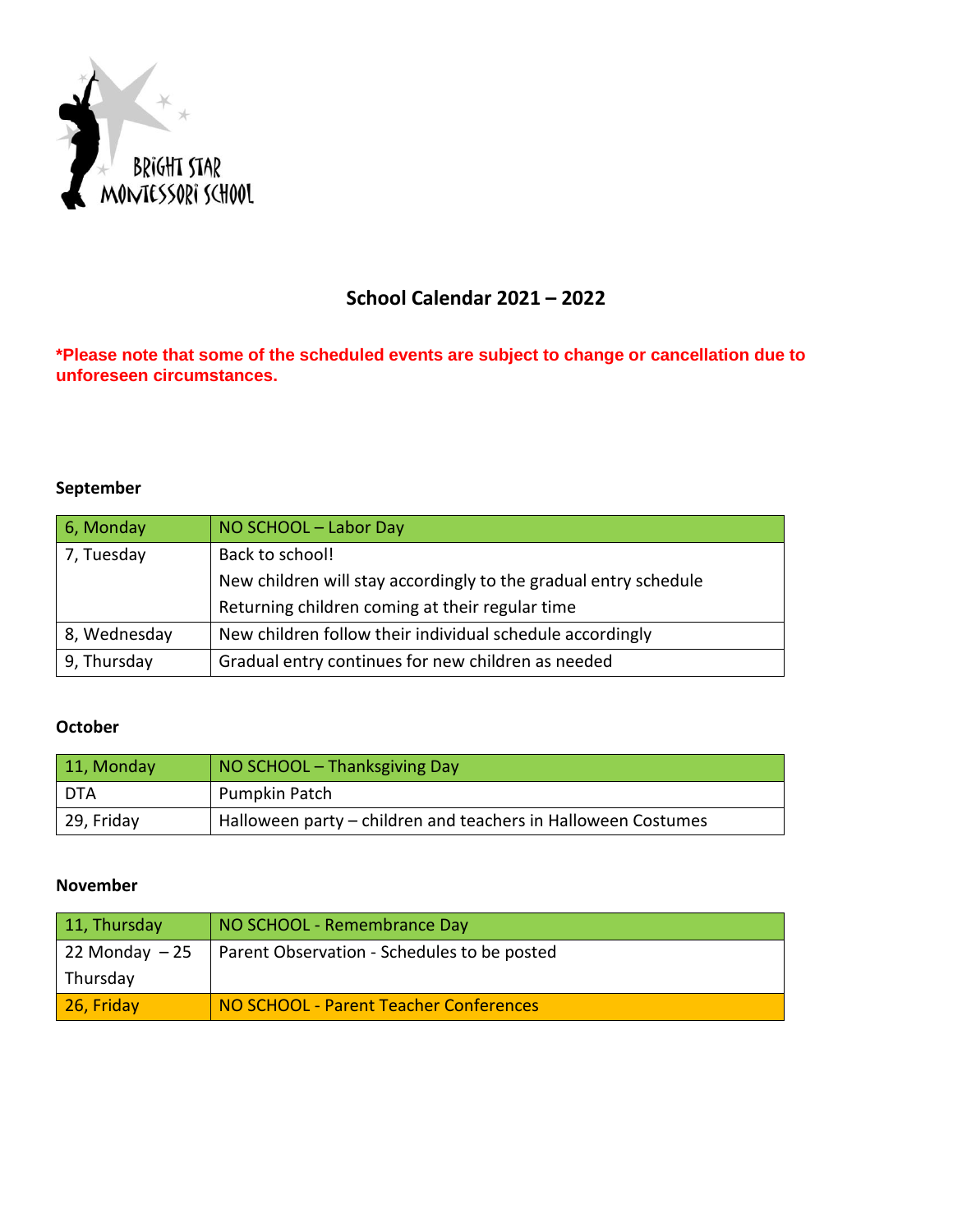#### **December**

| 17, Friday       | Christmas concert at 2:00 pm for AM, PM, EX, EX+BA programs    |
|------------------|----------------------------------------------------------------|
|                  | Christmas concert at 3:00 pm for our daycare program.          |
|                  | Parents and grandparents are welcome                           |
| 24, Friday       | Last day of school before winter break, Pajama Party & potluck |
|                  | Early dismissal - all children will be dismissed at 3:15       |
|                  |                                                                |
| Monday $27 -$    | NO SCHOOL – winter break                                       |
| <b>Friday 31</b> |                                                                |

### **January**

| 3, Monday  | NO SCHOOL - New Year's Day to be observed   |
|------------|---------------------------------------------|
| 4, Tuesday | Back to School                              |
| 31, Monday | Celebration of the Lunar New Year - potluck |

### **February**

| 21, Monday | NO SCHOOL - BC Family Day                                            |
|------------|----------------------------------------------------------------------|
| 25, Friday | Registration deadline for our returning children and their siblings. |

### **March**

| 1, Tuesday         | Enrollment of new children starting. |
|--------------------|--------------------------------------|
| $\vert$ 25, Friday | NO SCHOOL - Professional Day         |

### **April**

| 14, Thursday  | Easter celebration                           |
|---------------|----------------------------------------------|
| 15, Friday    | NO SCHOOL - Good Friday                      |
| 18, Monday    | NO SCHOOL - Easter Monday                    |
| Monday $25 -$ | Parent Observation - Schedules to be posted  |
| Thursday 28   |                                              |
| 29, Friday    | NO SCHOOL - Parent / Teacher Conferences     |
| 29, Friday    | Registration deadline for the summer program |
| <b>DTA</b>    | Classroom and individual pictures            |